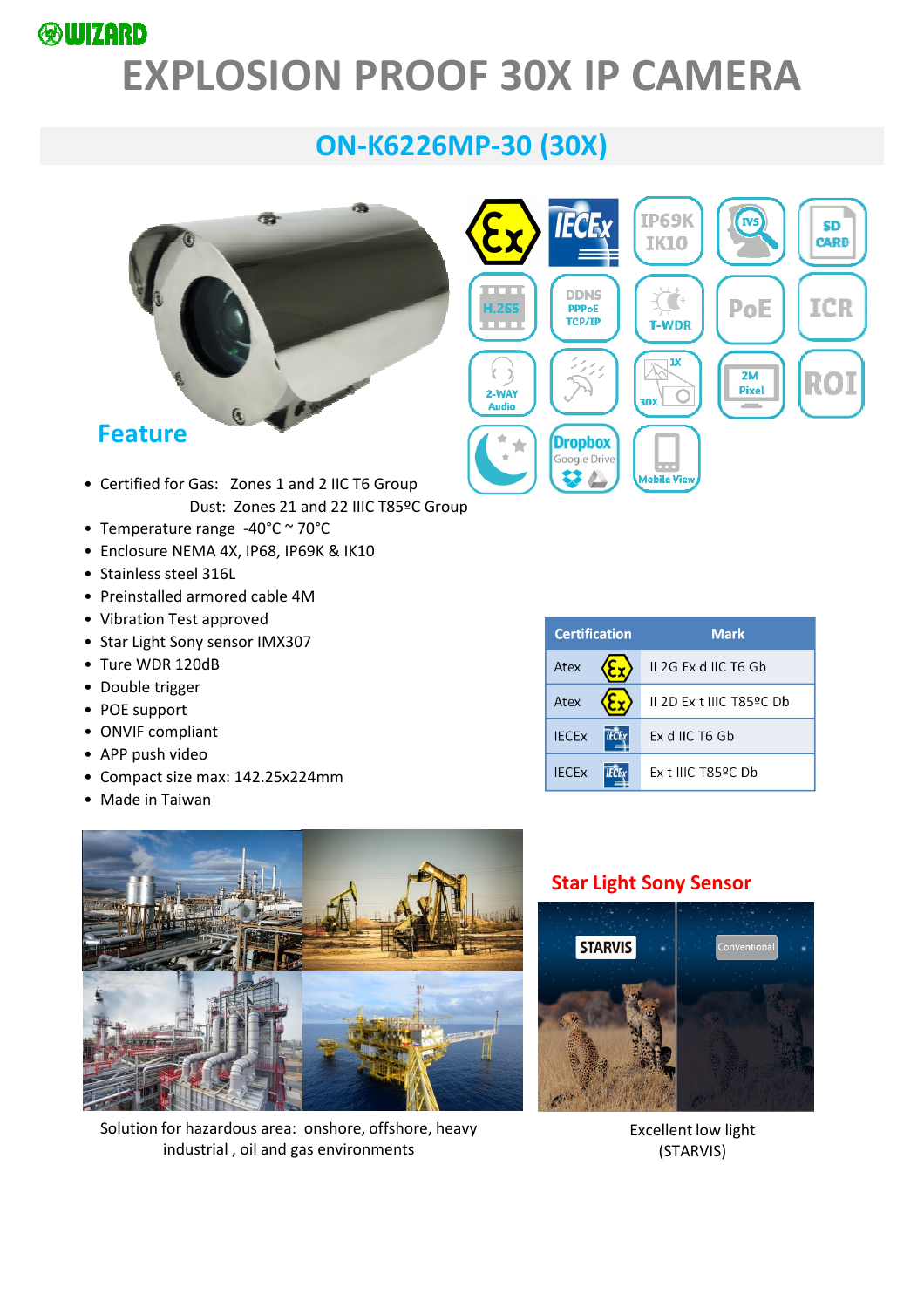# **Specification**

## **ON-K6226MP-30 (30X)**

|                    | Compression                  | H.265/ H.264/ MJPEG                                                                                                                                                                                                            |  |  |
|--------------------|------------------------------|--------------------------------------------------------------------------------------------------------------------------------------------------------------------------------------------------------------------------------|--|--|
|                    | Maximum Stream               | 4 simultaneous stream                                                                                                                                                                                                          |  |  |
|                    | Resolution                   | 1920x1080@30fps, 1280x720@30fps, 640x480@30fps, 640x360@30fps, 320x240@30fPS,<br>176x144@30fPS                                                                                                                                 |  |  |
|                    | <b>Traffic Control</b>       | 32K~8Mbps                                                                                                                                                                                                                      |  |  |
|                    | Max. Frame Rate              | (30fps)1920x1080                                                                                                                                                                                                               |  |  |
| Server             | Safety                       | Password protection, IP address filtering, HTTPS encrypted data transmission, 802.1X port-based,<br>authentication for network protection, QoS/DSCP, ICMP                                                                      |  |  |
|                    | Protocols                    | IPv6, IPv4, HTTP, HTTPS, SNMP, QoS/DSCP, Access list, IEEE 802.1X, RTSP, TCP/ IP, UDP, SMTP, FTP, PPPoE,<br>DHCP, DDNS, NTP, UPnP, 3GPP, SAMBA, Bonjour, ONVIF, RTMP                                                           |  |  |
|                    | Number of User               | Max. 10 connections                                                                                                                                                                                                            |  |  |
|                    | <b>Storage Capacity</b>      | Micro SD card / FTP / NAS(Samba) / E-mail                                                                                                                                                                                      |  |  |
|                    | Alerting                     | SMTP / FTP / Samba / Micro SD / I/O / Google Drive / Dropbox                                                                                                                                                                   |  |  |
|                    | Pre / Post Alarm             | Pre(0,1,2,3,4,5) / Post(0,1,2,3,4,5,10) seconds                                                                                                                                                                                |  |  |
|                    | Release for Alarm            | Motion detection / I/O / Schedule / Tampering Detection / Sound Detection                                                                                                                                                      |  |  |
|                    | Double Trigger               | Yes                                                                                                                                                                                                                            |  |  |
| Network<br>Camera  | Sensor                       | 1/2.8" Sony STARVIS CMOS sensor IMX 307                                                                                                                                                                                        |  |  |
|                    | <b>Optical Lens</b>          | Motorized lens 4.5~135mm / optical 30x zoom / F1.6                                                                                                                                                                             |  |  |
|                    | View Angle                   | 2.7~45° (H), 1.9~34.2 ° (V)                                                                                                                                                                                                    |  |  |
|                    | T-WDR                        | <b>Yes, 120dB</b>                                                                                                                                                                                                              |  |  |
|                    | AGC                          | 8X~128X                                                                                                                                                                                                                        |  |  |
|                    | Shutter Time                 | Outdoor / Indoor / 1/1/, 1/30, 1/50, 1/60, 1/100, 1/125, 1/250, 1/500, 1/1000, 1/5000, 1/10000                                                                                                                                 |  |  |
|                    | Min Illum                    | 0.005 Lux (Color), 0.001 Lux (B/W)                                                                                                                                                                                             |  |  |
|                    | ICR                          | IR cut filter mechanism, day & night manual switch time control                                                                                                                                                                |  |  |
|                    | Intelligent Video            | ROI / Smart Stream / T-WDR / D-WDR / Tampering Detection / Privacy Mask / 3D-De Noise Reduction /<br>Anti-fog / Sound Detection / Corridor Mode / Video Orientation / Double Trigger / Automatic Network<br>Replenishment(ANR) |  |  |
| plosion Proof<br>찣 | <b>Housing Material</b>      | SUS 316L Stainless Steel                                                                                                                                                                                                       |  |  |
|                    | Certification                | IECEx:<br>Atex :<br>II 2G Ex d IIC T6 Gb<br>Ex d IIC T6 Gb<br>II 2D Ex t IIIC T85ºC Db<br>Ex t IIIC T85ºC Db<br>TUV Certificate Directive 2014/34/EU - Explosion Protect<br><b>Viberation SGS</b>                              |  |  |
|                    | Audio                        | <b>EMP Class D (by requested)</b><br>2-way                                                                                                                                                                                     |  |  |
|                    | <b>Audio Compression</b>     | G.711(64Kbps) / G.726(24Kbps) / G.726(32Kbps)                                                                                                                                                                                  |  |  |
| <b>Audio</b>       | Adjust Volume                | Web adjustable                                                                                                                                                                                                                 |  |  |
|                    | Audio In                     | 3.5mm phone jack(Support 2-way)                                                                                                                                                                                                |  |  |
|                    | Audio Out                    | 3.5mm phone jack(Support 2-way)                                                                                                                                                                                                |  |  |
|                    | Network Interface            | Ethernet (10Base-T/100Base-Tx) / PoE                                                                                                                                                                                           |  |  |
| Terminal           | RS-485                       | Yes                                                                                                                                                                                                                            |  |  |
|                    | Cable Length                 | 4M                                                                                                                                                                                                                             |  |  |
|                    | <b>External Port</b>         | DI/DO                                                                                                                                                                                                                          |  |  |
|                    |                              | Up to 256GB Industrial Micro SD card built-in (optional)                                                                                                                                                                       |  |  |
|                    | SD Card                      | Micro SD Card (Recording trigger for schedule, Motion Detection, IP check, Network wire break down, DI)                                                                                                                        |  |  |
|                    | <b>Operation Voltage</b>     | DC 12V Max: 2.28W, PoE Max: 2.88W                                                                                                                                                                                              |  |  |
|                    | Dimen./Weight                | 142.25mm(φ) x 224mm(H) / 6.8kgs                                                                                                                                                                                                |  |  |
| General            | Operation Temp.              | -40℃ <sup>~</sup> +70℃                                                                                                                                                                                                         |  |  |
|                    | <b>Enclosure Certificate</b> | IP68, IP69K, IK10, NEMA 4X, UL2717 Cable                                                                                                                                                                                       |  |  |